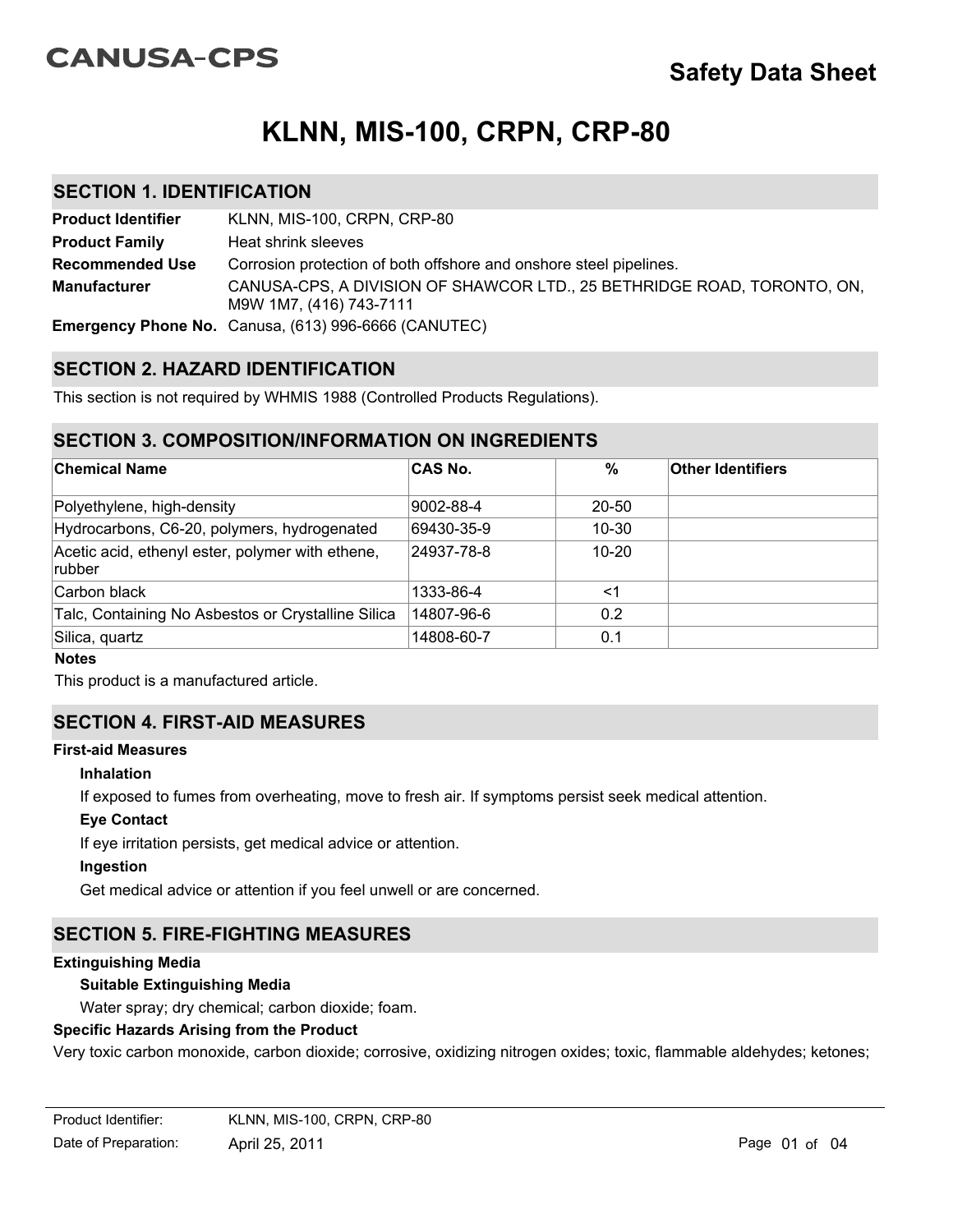# **SECTION 6. ACCIDENTAL RELEASE MEASURES**

### **Personal Precautions, Protective Equipment, and Emergency Procedures**

Not applicable.

### **Environmental Precautions**

It is good practice to prevent releases into the environment.

### **Methods and Materials for Containment and Cleaning Up**

No special clean-up methods are necessary. Dispose of in compliance with applicable legislation.

# **SECTION 7. HANDLING AND STORAGE**

### **Precautions for Safe Handling**

Avoid overheating. Do not breathe fumes produced during overheating or burning.

#### **Conditions for Safe Storage**

Cool, dry environment.

# **SECTION 8. EXPOSURE CONTROLS/PERSONAL PROTECTION**

#### **Control Parameters**

Not available.

### **Appropriate Engineering Controls**

General ventilation is usually adequate. Use local exhaust ventilation, if general ventilation is not adequate to control amount in the air. Use local ventilation if overheating is expected.

#### **Individual Protection Measures**

**Skin Protection Eye/Face Protection** Gloves required when handling hot material. Safety goggles recommended during flame heating.

# **Respiratory Protection**

Not normally required if product is used as directed.

# **SECTION 9. PHYSICAL AND CHEMICAL PROPERTIES**

| <b>Basic Physical and Chemical Properties</b> |                         |  |  |
|-----------------------------------------------|-------------------------|--|--|
| Appearance                                    | Black.                  |  |  |
| <b>Other Information</b>                      |                         |  |  |
| <b>Physical State</b>                         | Solid                   |  |  |
| <b>Other Physical Property 1</b>              | Adhesive coated plastic |  |  |

# **SECTION 10. STABILITY AND REACTIVITY**

**Chemical Stability** Normally stable. **Conditions to Avoid** Decomposes at temperatures above 150 C. Temperatures above 150 ºC **Incompatible Materials Possibility of Hazardous Reactions** Not applicable. **Reactivity** Not applicable.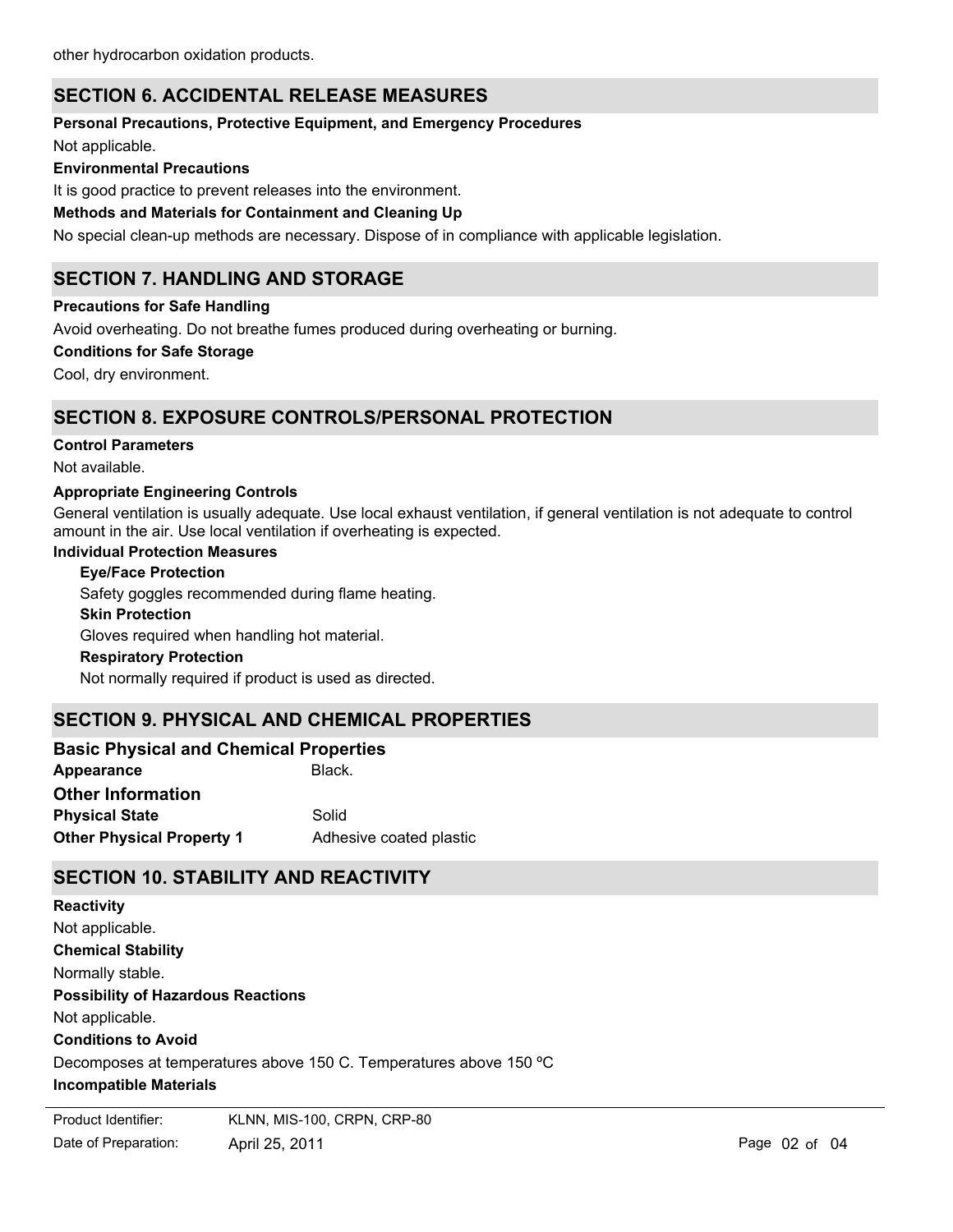# **SECTION 11. TOXICOLOGICAL INFORMATION**

This product is a manufactured article.

### **Acute Toxicity**

| <b>Chemical Name</b>                                       | <b>LC50</b>                                   | $ LD50$ (oral)       | LD50 (dermal) |
|------------------------------------------------------------|-----------------------------------------------|----------------------|---------------|
| Polyethylene, high-density                                 |                                               | $>$ 2000 mg/kg (rat) |               |
| Acetic acid, ethenyl ester,<br>polymer with ethene, rubber |                                               | 2500 mg/kg (rat)     |               |
| Carbon black                                               | 6750 mg/m3 (4-hour<br>$\ket{\text{exposure}}$ |                      |               |

### **Skin Corrosion/Irritation**

Some individuals may experience mild skin irritation.

### **Serious Eye Damage/Irritation**

Mechanical irritation is possible.

### **STOT (Specific Target Organ Toxicity) - Single Exposure**

### **Inhalation**

Not applicable as material is a solid. However, fumes from overheating may be hazardous.

### **Ingestion**

May cause irritation of the digestive tract.

### **Carcinogenicity**

| <b>Chemical Name</b>                                          | <b>IARC</b> | <b>ACGIH®</b>  | <b>NTP</b>        | <b>OSHA</b>       |
|---------------------------------------------------------------|-------------|----------------|-------------------|-------------------|
| Polyethylene, high-density                                    | Not Listed  | Not designated | <b>Not Listed</b> | <b>Not Listed</b> |
| Acetic acid, ethenyl ester,<br>polymer with ethene, rubber    | Not Listed  | Not designated | <b>Not Listed</b> | <b>Not Listed</b> |
| Carbon black                                                  | Group 2B    | IA3            | <b>Not Listed</b> | <b>Not Listed</b> |
| Silica, quartz                                                | Group 1     | A2             | Known carcinogen  | Not Listed        |
| Talc, Containing No Asbestos Group 1<br>or Crystalline Silica |             | IA1            | <b>Not Listed</b> | <b>Not Listed</b> |
| Hydrocarbons, C6-20,<br>polymers, hydrogenated                | Not Listed  | Not designated | <b>Not Listed</b> | Not Listed        |

Some small components are listed as carcinogens, but they are bound in the matrix of the product and not available for inhalation.

### **Reproductive Toxicity**

**Development of Offspring**

No information was located.

**Sexual Function and Fertility**

No information was located.

**Effects on or via Lactation**

No information was located.

### **Germ Cell Mutagenicity**

No information was located.

# **SECTION 12. ECOLOGICAL INFORMATION**

This product is a manufactured article.